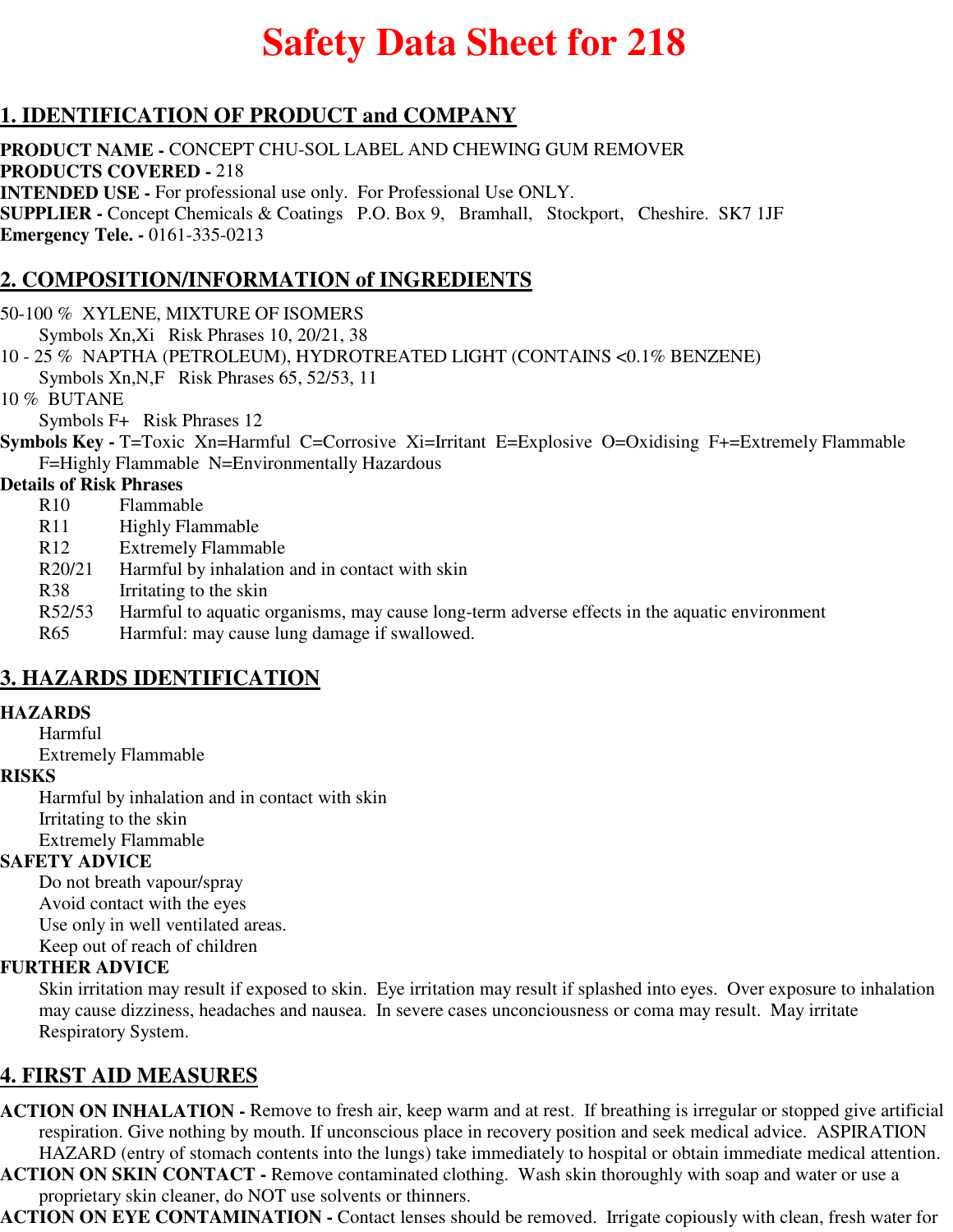at least 10 mins. holding the eyelids apart, seek medical advice. Avoid sunlight or other sources of UV radiation.

**ACTION ON SWALLOWING -** If accidentally swallowed obtain immediate medical attention. Keep at rest. Do NOT induce vomiting.

**GENERAL FIRST AID ADVICE -** In all cases of doubt or when symptoms persist seek medical attention. Never give anything by mouth to an unconscious person.

### **5. FIRE FIGHTING MEASURES**

**RECOMMENDED EXTINGUISHING MEDIA -** Carbon-Dioxide, Dry Powder, Water Spray Mist.

**DO NOT USE -** Water Jet.

**FIRE FIGHTING INSTRUCTIONS -** Fire will produce smoke containing hazardous products of combustion (see Section 10). Decomposition products may be a hazard to health. Appropriate self-contained breathing apparatus may be required. Cool closed containers exposed to fire with a water spray. Do not allow run off from fire fighting to enter drains or water courses.

## **6. ACCIDENTAL RELEASE MEASURES**

Exclude sources of ignition and ventilate the area. Exclude non-essential personnel. Avoid breathing vapours. Refer to protective measures listed in sect. 7&8. Contain and collect spillages with non-combustible absorbent materials e.g. sand, earth and place in suitable container for disposal in accordance with the waste regulations Clean preferably with a detergent, avoid use of solvents. Do not allow to enter drains or water courses. If it does the local water company should be contacted immediately, in case of contamination of streams rivers or lakes the National Rivers Authority

# **7. STORAGE AND HANDLING**

- **STORAGE PRECAUTIONS** Store in accordance with the conditions of the licence which is necessary under the Petroleum (Consolidation) Act (1927). See the HSE guidance note Storage of Flammable Liquids in Containers. Observe the label precautions. Store between 5 & 25øC in a dry well ventilated place away from sources of heat, ignition and direct sunlight. No smoking. The principles contained in the HSE's guidance note Storage of Packaged Dangerous Substances should be observed when storing this product.
- **HANDLING PRECAUTIONS** Vapours are heavier than air and may spread along floors. They may form explosive mixtures with air. Prevent creation of explosive or flammable mixtures and avoid vapour concs higher than the OEL Do not use in areas where potential sources of ignition exist. Electrical equipment should be protected to the appropriate standard. Use non sparking tools & exclude sources of heat, sparks & flames Avoid skin & eye contact. For personal protection see Sect.8. Good housekeeping and regular removal of waste materials will minimise risks. Keep container tightly closed. Never use pressure to empty, container is not a pressure vessel. Always keep in containers made of the same material as the supply container. Pressurised container, do not pierce or burn even after use. Do not spray on a naked flame or incandescent material.

# **8. EXPOSURE CONTROLS AND PERSONAL PROTECTION**

#### **OCCUPATIONAL EXPOSURE LIMITS**

XYLENE, MIXTURE OF ISOMERS Long Term: 50 ppm & 220 mgm/m3 Short Term: 100 ppm & 441 mgm/m3 Notation Sk OES NAPTHA (PETROLEUM), HYDROTREATED LIGHT (CONTAINS <0.1% BENZENE) Long Term: 1000 mgm/m3 Notation SUP OES BUTANE Long Term: 600 ppm & 1450 mgm/m3 Short Term: 750 ppm & 1810 mgm/m3 Notation OES **NOTES -** Sen =Respiratory Sensitizer OES = Occupational Exposure Standard MEL = Maximum Exposure Limit OEL's are from EH40 except where marked SUP which are assigned by the supplier of the substance

**ENGINEERING PRECAUTIONS -** Provide adequate ventilation. Where reasonably practicable this should be achieved by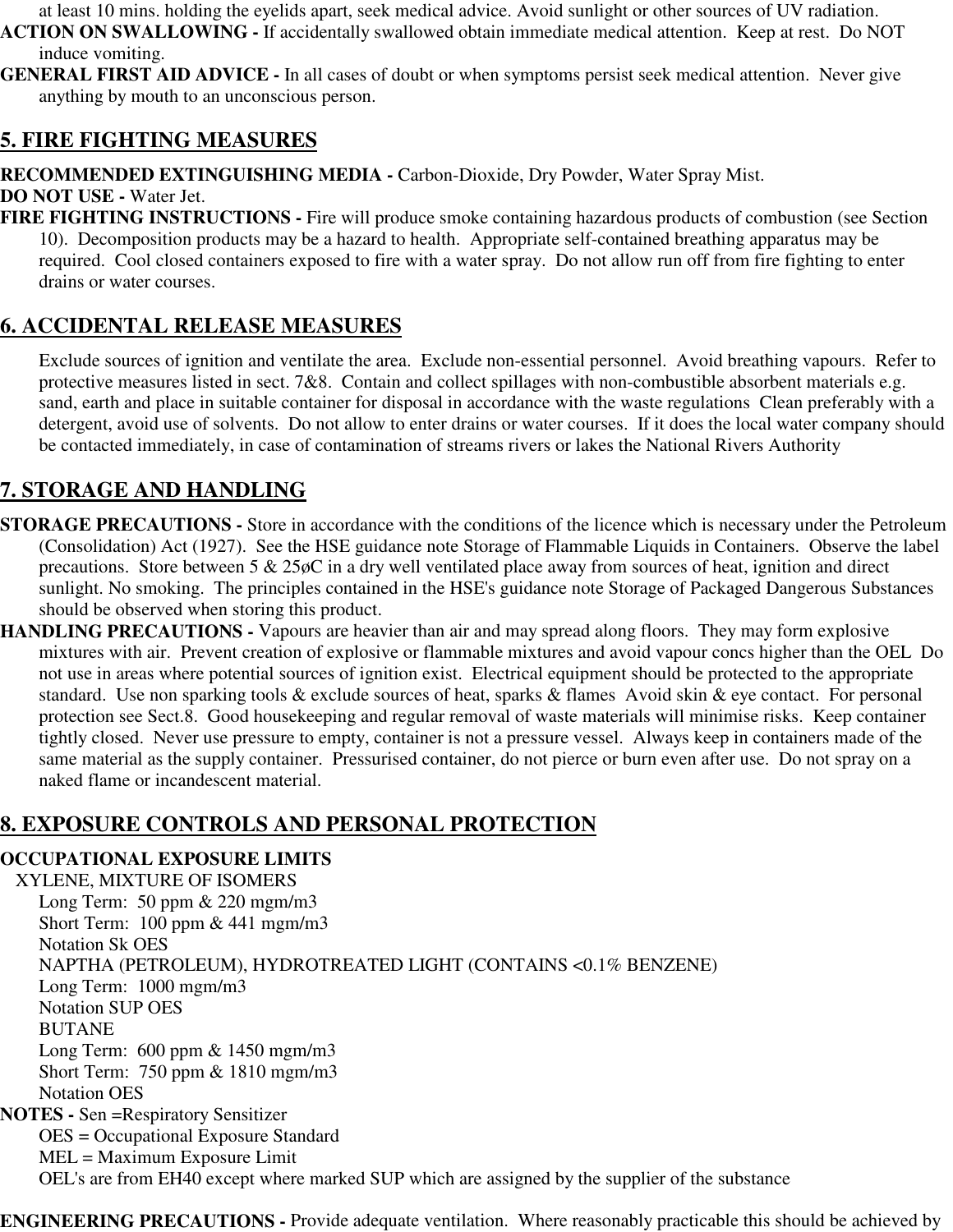the use of local exhaust ventilation and good general extraction. If extraction methods are insufficient to maintain concentrations of particulates and/or solvent vapours below relevant OEL's, suitable respiratory protective equipment should be worn.

- **GENERAL PRECAUTIONS** All ppe, including rpe, used to control exposure to hazardous substances must be selected to meet the requirements of the COSHH regulations.
- **RESPIRATORY PROTECTION** Air fed respiratory equipment should be worn when sprayed if levels cannot be controlled below OEL's and engineering methods cannot be reasonably improved.
- **HAND PROTECTION Full physical protection is best. Seek relevant advice from glove manufacturers. Barrier cream may** be of help but should not be applied after exposure has occurred.

**EYE PROTECTION -** Eye protection designed to protect against liquid splashes should be worn.

**SKIN PROTECTION -** Cotton or cotton/synthetic overalls or coveralls are normally suitable. Grossly contaminated clothing should be removed and the skin washed with soap & water or a proprietary skin cleaner.

# **9. PHYSICAL AND CHEMICAL PROPERTIES**

**Physical State -** YELLOWISH AEROSOL **Flash Point Lower Explosion Limit -** 0.6% vol\par

# **10. STABILITY AND REACTIVITY**

Stable under the recommended storage & handling conditions (see Sect.7). In a fire, hazardous decomposition products such as smoke, carbon monoxide, carbon dioxide, and oxides of nitrogen may be produced. Keep away from oxidising agents and strongly alkaline and acid materials to prevent the possibility of an exothermic reaction.

# **11. TOXICOLOGICAL INFORMATION**

There is no data available on the product itself. In the case of some components there is evidence of skin penetration and possible harmful effects. Exposure to organic solvent vapours may result in adverse health effects such as irritation of the mucous membrane and respiratory system and adverse effects on the renal and central nervous systems. Symptons include headaches, dizziness, fatigue, muscular weakness, drowsiness and in extreme cases unconsciousness. Splashes in the eyes may cause irritation and reversible local damage. Repeated or prolonged contact with the product may lead to removal of natural fats from the skin resulting in non-allergic contact dermatitis and absorption through the skin. Inhalation of vomit may cause Aspiration Pneumonitis resulting in coughing, difficult breathing, wheezing, coughing up of blood and pneumonia, which can be fatal.

# **12. ECOLOGICAL INFORMATION**

There is no data available on the product itself. The product should not be allowed to enter drains or water courses or be deposited where it can affect ground or surface waters.

## **13. DISPOSAL CONSIDERATIONS**

Do not allow into drains or water courses or dispose of where ground or surface waters may be affected. Wastes, including emptied containers, are controlled wastes and should be disposed of in accordance with regulations made under the Control of Pollution (1974) & Environmental Protection (1990) Acts. Using the information in this data sheet, advice should be obtained from the Waste Regulation Authority whether the Special Waste Regulations 1980 apply. Aerosol product - do not puncture or burn cans.

# **14. TRANSPORT INFORMATION**

**UN No -** 1950 **Class -** 2 **Designation -** AEROSOLS For Transport Information other than UK Road or Rail please contact your supplier.

# **REGULATORY INFORMATION**

**CLASSIFICATION**